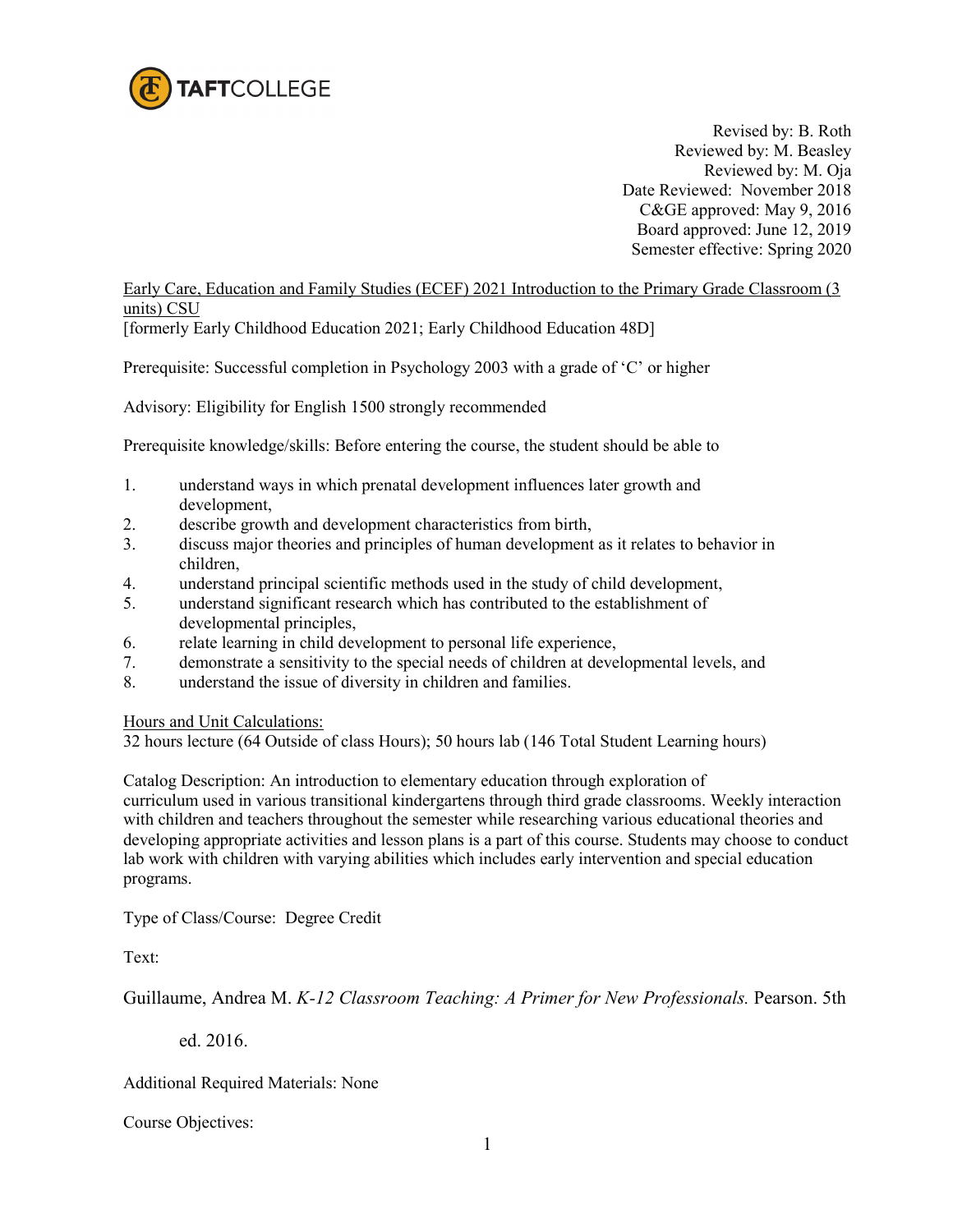

By the end of the course, a successful student will be able to

- 1. work in a classroom setting with children from age 5 to 8-years-old,
- 2. develop a weekly lesson plan for school-age children,
- 
- 3. identify and apply various child development theories,<br>4. utilize curriculum materials designed for use in primary utilize curriculum materials designed for use in primary grade classrooms,
- 5. access resources available to student teachers/teachers,
- 6. understand the importance of observation and assessment,
- 7. understand the various assessment tools used in primary grade classrooms,
- 8. clearly understand and explain the stages of development in children age 5 to 8-years-old,
- 9. evaluate behavioral modification strategies and discipline techniques used in primary grade classrooms,
- 10. appreciate and celebrate the uniqueness of individual children and their families (including: culture, special need, socioeconomic status, religion, and language),
- 11. demonstrate critical thinking and college level writing skills, and
- 12. evaluate and discuss the vocational skills needed in order to successfully care for children in a primary grade setting.

Course Scope and Content:

| Unit I   | Working with the Primary Grade Teachers                                     |  |  |
|----------|-----------------------------------------------------------------------------|--|--|
|          | <b>Understanding California Common Core State Standards</b><br>$\mathsf{A}$ |  |  |
|          | <b>Teaching Strategies</b>                                                  |  |  |
| Unit II  | Curriculum and Planning                                                     |  |  |
|          | Literacy<br>$\mathsf{A}$ .                                                  |  |  |
|          | $\mathbf{B}$ .<br>Math                                                      |  |  |
|          | $C_{\cdot}$<br>Social Studies, Science and Health                           |  |  |
|          | D.<br>Music and Movement                                                    |  |  |
|          | Е.<br>Assessment and Evaluation                                             |  |  |
| Unit III | <b>Classroom Management</b>                                                 |  |  |
|          | Guidance Techniques<br>$\mathsf{A}$ .                                       |  |  |
|          | Discipline<br>В.                                                            |  |  |
|          | $\mathcal{C}$ .<br><b>Positive Reinforcement</b>                            |  |  |
| Unit IV  | <b>Observation and Assessment</b>                                           |  |  |
|          | Tools and Strategies<br>$A_{-}$                                             |  |  |
|          | B.<br>Smarter Balance (testing tool – Common Core)                          |  |  |
| Unit V   | Theory and Development                                                      |  |  |
|          | <b>Historical and Theoretical Foundations</b><br>$\mathsf{A}$               |  |  |
|          | В.<br><b>Understanding Developmental Levels</b>                             |  |  |
| Unit VI  | Diversity in the Classroom                                                  |  |  |
|          | Culture<br>$A_{-}$                                                          |  |  |
|          | Working with Families<br>$\mathbf{B}$ .                                     |  |  |
|          | $C_{\cdot}$<br>Special Needs                                                |  |  |
|          | Learning Styles and Needs<br>D.                                             |  |  |
|          |                                                                             |  |  |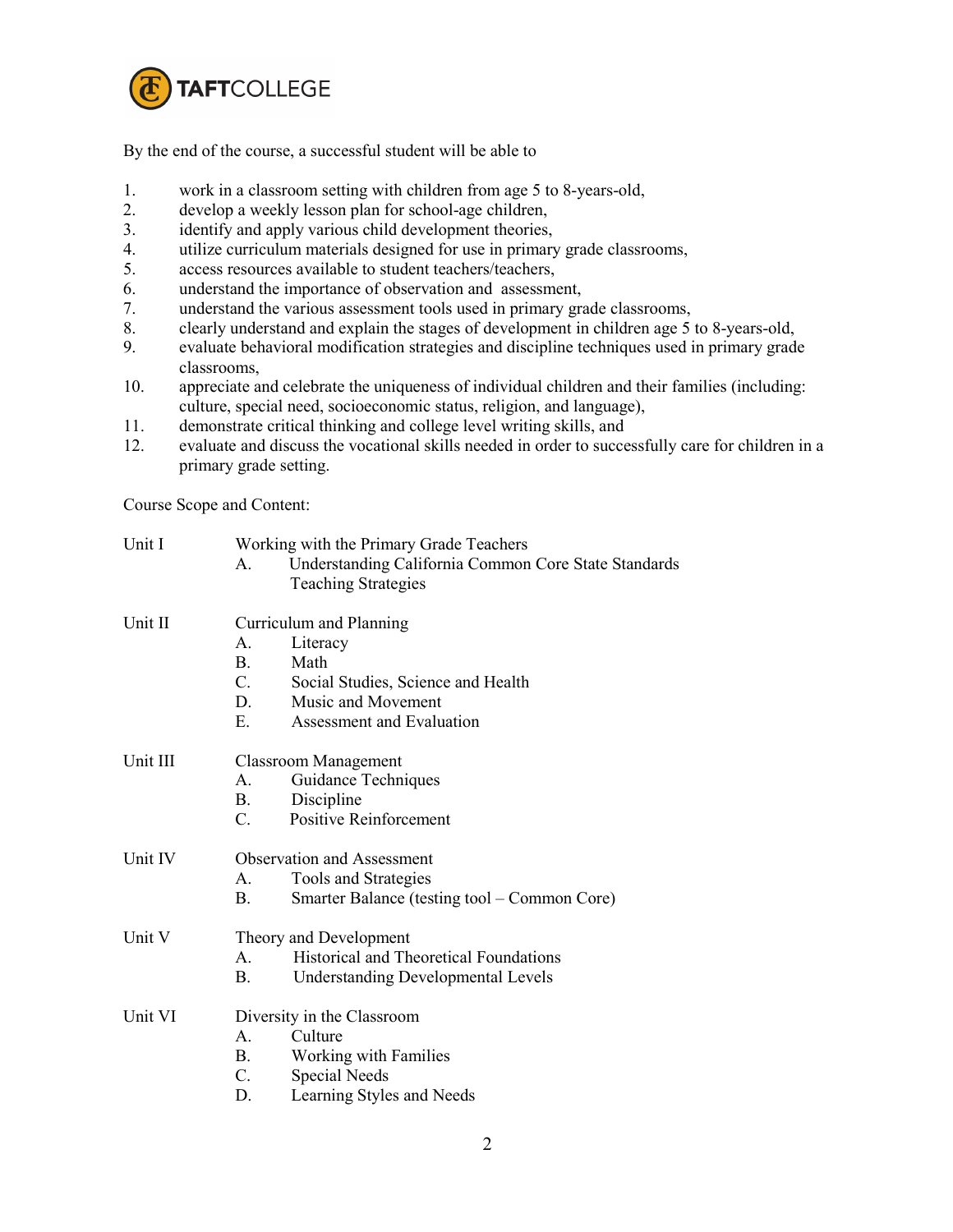

- Unit VII Transitional Kindergarten
	- A. Understanding Legislation
	- B. Teacher Requirements
	- C. Model Programs

Course Scope and Content: (Laboratory)

Unit I Observation:

- A. Class Room Management
- B. Planning and Instruction
- C. Collaboration Among Peers

Unit II Assist:

- A. Daily Classroom Routines
- B. Lesson Planning
- C. Reading and Language Development

Learning Activities Required Outside of Class:

The students in this class will spend a minimum of 4 hours per week outside of the regular class time doing the following:

- 1. Studying
- 2. Skill practice
- 3. Completing required reading
- 4. Problem solving activities
- 5. Written assignments

Methods of Instruction:

- 1. Lab activities as assigned<br>2. Group discussions and pro
- Group discussions and problem solving
- 3. Theoretical Analysis
- 4. Lecture-demonstration

Methods of Evaluation:

- 1. Journal writing
- 2. Students will demonstrate knowledge through group discussion
- 3. Observation of lab activities
- 4. Written assignments

Supplemental Data:

| TOP Code: | 130500: Child Development/Early Care a |
|-----------|----------------------------------------|
|           |                                        |